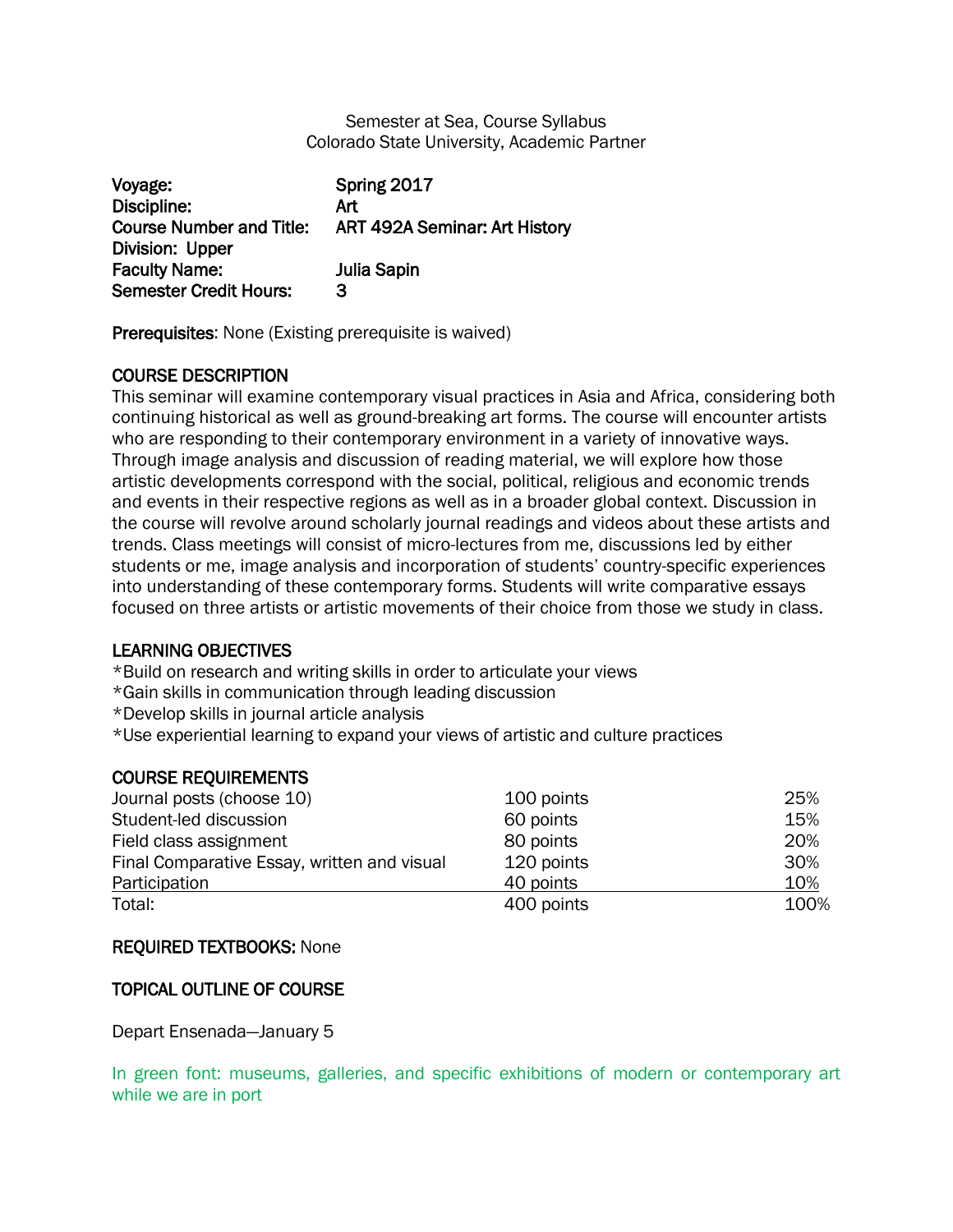| $A1 - January 7$ :                               | Introductions; overview of course; introduce formats and focuses of<br>contemporary art; sign up for discussion sections                                                                                                                     |  |  |  |
|--------------------------------------------------|----------------------------------------------------------------------------------------------------------------------------------------------------------------------------------------------------------------------------------------------|--|--|--|
| A2 - January 9:<br>Read for class:               | Viewing contemporary art<br>Eleanor Heartney, "Introduction," in Art and Today (London and New<br>York: Phaidon Press, 2013 (2 <sup>nd</sup> ed.).<br>Micro-lecture: Japanese Modern Art                                                     |  |  |  |
| Honolulu - Jan. 12                               | At Honolulu Museum of Art: Takaya Miou (till January 15) and Yun Fei-Ji<br>(till February 5)                                                                                                                                                 |  |  |  |
| $A3 - January 11$ :<br>Read for class:<br>Post 1 | Japanese Modern Art: Yoga versus Nihonga<br>Alice Tseng, "Kuroda Seiki's Morning Toilette on Exhibition in Modern<br>Kyoto," Art Bulletin (vol. 90, no. 3), 2008: 417-440.<br><b>Model discussion</b><br>Micro-lecture: Japanese Photography |  |  |  |
| A4 - January 14:<br>Post <sub>2</sub>            | Japanese Photography: Focus on Hanaya Kanbei (1903-91)<br>Karen M. Fraser, "Representation and Identity," in Photography and<br>Japan (London: Reaktion Books, 2011), 36-86. Student-led discussion<br>Micro-lecture: Japanese Postwar Art   |  |  |  |
| $A5 -$ January 17:<br>Read for class:            | Postwar Japan: Gutai, Mono-ha<br>Ming Tiampo, "'Create what has never been done before!': Historicizing<br>Gutai Discourses of Originality," Third Text vol. 21, no. 6 (November<br>2007): 689-706.                                          |  |  |  |
| Post 3Student-led discussion                     | Micro-lecture: Superflat                                                                                                                                                                                                                     |  |  |  |
| No class January 19                              |                                                                                                                                                                                                                                              |  |  |  |
| A6-January 20:<br>Read for class:                | Superflat: Murakami Takashi<br>Murakami Takashi, "Superflat Trilogy: Greetings, You Are Alive," in<br>Murakami Takashi ed., Little Boy: The Arts of Japan's Exploding<br>Subculture (New York: Japan Society, 2005), 150-161.                |  |  |  |
| Post 4<br>Watch for class:                       | Student-led discussion<br>"Murakami at the Brooklyn Museum," New York Times, 4/5/2008, 5<br>min.<br>Micro-lecture: Art in Japan today                                                                                                        |  |  |  |
| $A7 -$ January 22:                               | Post-Murakami (Goodbye Kitty!)<br>Makoto Aida, Miwa Yanagi, teamLab, Manabu Ikeda, Hisashi Tenmyouya                                                                                                                                         |  |  |  |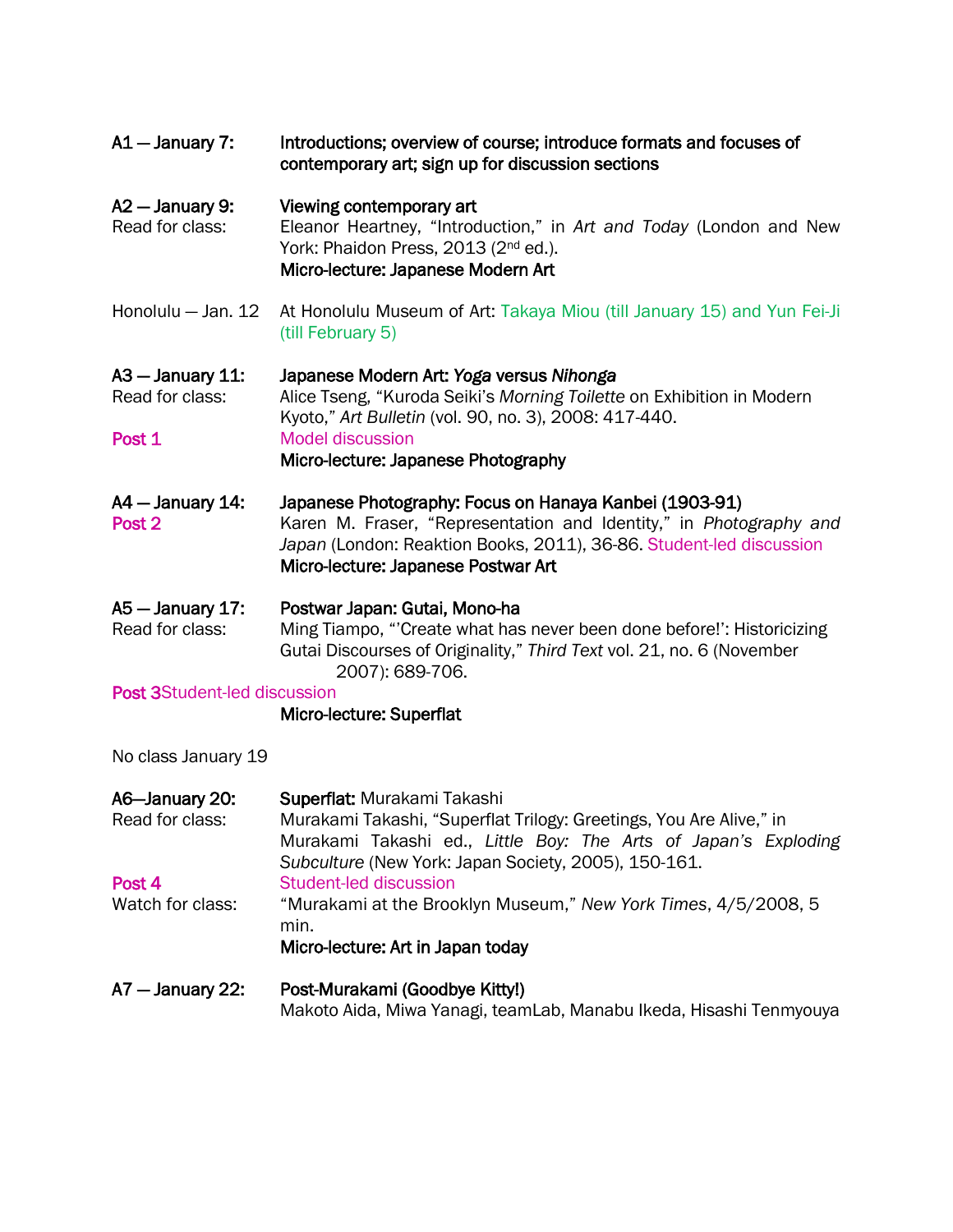| Read for class:                       | David Elliot, ed., Bye Bye Kitty!: Between Heaven and Hell in<br>Contemporary Japanese Art (New York: Japan Society Gallery, 2011), 7-<br>19.                                                                                                                                                                                                                                                                                                              |
|---------------------------------------|------------------------------------------------------------------------------------------------------------------------------------------------------------------------------------------------------------------------------------------------------------------------------------------------------------------------------------------------------------------------------------------------------------------------------------------------------------|
| Post <sub>5</sub>                     | Student-led discussion                                                                                                                                                                                                                                                                                                                                                                                                                                     |
| Watch for class:                      | "Garden of Unearthly Delights" exhibition (Japan Society, 2014), 10                                                                                                                                                                                                                                                                                                                                                                                        |
|                                       | min<br>Micro-lecture: Ai Wei Wei                                                                                                                                                                                                                                                                                                                                                                                                                           |
|                                       | Kobe - January 24-28 Museums and galleries in Kobe: Kobe City Koiso Memorial Museum of<br>Art: "Living in Paris, Painting in Paris-Works from the Collection of Mr.<br>M." (19th-e 20th c Japanese artists in France, including Fujita Tsuguji,<br>Yasui Sōtarō, and Ono Chikkyō) Hyogo Prefectural Museum of Art (20th<br>century photographer Hanaya Kanbei)                                                                                             |
| $AS - January 29$ :                   | Debrief Japanese experiences of viewing contemporary art and visual<br>culture:                                                                                                                                                                                                                                                                                                                                                                            |
|                                       | What elements do you notice flourishing from the Japanese art we have<br>studied? Which visual characteristics can you articulate that are most<br>common? media in the US?                                                                                                                                                                                                                                                                                |
|                                       | Political Pop and Cynical Realism: Contemporary Art in China:                                                                                                                                                                                                                                                                                                                                                                                              |
| Watch for class:<br>Post <sub>6</sub> | Xu Bing, Ai Weiwei, Lin Tianmiou, Zhang Huan<br>Alison Klayman, Ai Wei Wei: Never Sorry (2012), 91 min                                                                                                                                                                                                                                                                                                                                                     |
| Shanghai - January 31 - February 5    |                                                                                                                                                                                                                                                                                                                                                                                                                                                            |
|                                       | *Museums and galleries in Shanghai: 11 <sup>th</sup> Shanghai Biennale at Power<br><b>Station of Art</b>                                                                                                                                                                                                                                                                                                                                                   |
|                                       | Other galleries or museums to visit: MOCA Shanghai, Shanghai Gallery<br>of Art, M97                                                                                                                                                                                                                                                                                                                                                                        |
|                                       | Gallery, OV Gallery, Rockbund Art Museum and Minsheng Art Museum.                                                                                                                                                                                                                                                                                                                                                                                          |
| A9 - February 6:                      | Debrief Chinese experiences of viewing contemporary art and visual<br>culture:                                                                                                                                                                                                                                                                                                                                                                             |
|                                       | Which galleries or museums did you visit in Shanghai or elsewhere in<br>China? What were the elements of the work that drew you in?<br>What aspects of Chinese late twentieth-century and 2000-2010 art did<br>you see reflected? What overarching characteristics of contemporary<br>Chinese Art can you pinpoint? How do these characteristics compare<br>with those in Japan?<br>Micro-lecture: Contemporary Art in Ho Chi Minh City and the Vietnamese |
|                                       | <b>Diaspora</b>                                                                                                                                                                                                                                                                                                                                                                                                                                            |
| A10 - February 8:                     | <b>Artistic Voices in Vietnam</b><br>Dinh Q. Lê, Danh Vo, Tiffany Chung, Jun Nguyen-Hatsushiba                                                                                                                                                                                                                                                                                                                                                             |
| Watch for class:<br>Read for class:   | Danh Vo: We the People (SMK TV, 2013), 4 min.<br>Viet Thanh Nguyen, "Impossible to Forget, Difficult to Remember:                                                                                                                                                                                                                                                                                                                                          |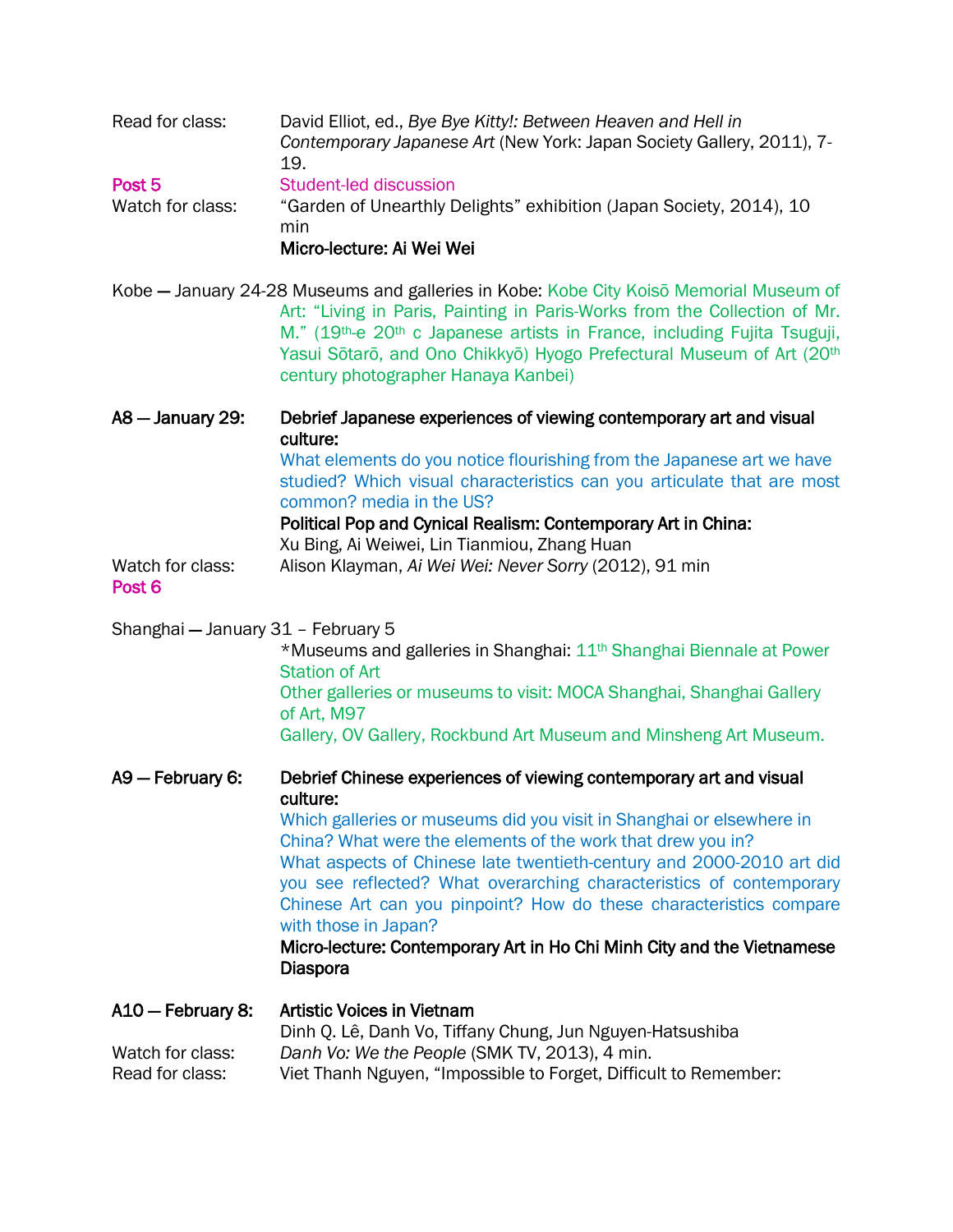| Post <sub>7</sub>                 | Vietnam and the Art of Dinh Q. Lê," in A Tapestry of Memories: The Art of<br>Dinh Q. Lê (Bellevue, WA: Bellevue Art Museum, 2007), 19-29.<br>Student-led discussion<br>Micro-lecture: Contemporary art in Yangon (Rangoon)                                                                                                                                                                                                                                                                                                                                                                      |  |  |
|-----------------------------------|-------------------------------------------------------------------------------------------------------------------------------------------------------------------------------------------------------------------------------------------------------------------------------------------------------------------------------------------------------------------------------------------------------------------------------------------------------------------------------------------------------------------------------------------------------------------------------------------------|--|--|
| Ho Chi Minh City - February 10-14 | Museum and galleries in Ho Chi Minh City (Saigon): Galerie Quynh, Sao<br>La (on the grounds of the Ho Chi Minh City Museum of Fine Arts), Sàn<br>Art, Zero Station, Dia Projects, Duc Minh Gallery, Craig Thomas Gallery.                                                                                                                                                                                                                                                                                                                                                                       |  |  |
|                                   | A11 – February 15: Debrief Vietnamese experiences of viewing contemporary art and visual<br>culture:<br>How did your experience of visiting Dinh Q. Lê's studio compare with<br>your expectations? What elements of Vietnamese contemporary art<br>stand out in your mind? Are there elements familiar from your own<br>cultural experiences? How do these differ with your estimation of<br>Chinese contemporary art? Japanese?<br>New Zero Art Group and Beyond in Burma (Myanmar): Aung Myint (b.<br>1946), PoPo (b. 1957), Htein Lin (b. 1963), Chaw Ei Thein (b. 1969), Aye<br>Ko (b.1963) |  |  |
| Post 8                            | Joan Kee, "Introduction Contemporary Southeast Asian Art: The Right<br>Kind of Trouble,"Third Text, vol.25, no.4 (2011): p.371-381 Student-<br>led discussion                                                                                                                                                                                                                                                                                                                                                                                                                                   |  |  |

No Class — February 17

A12 — February 18: "Nothing if not liberated": More Contemporary Artists from Myanmar Nein Chan Su/NCS (b. 1973), Nge Lay (b. 1979), Moe Satt (b. 1983) Post 9 Melissa Carlson, "Painting as Cipher: Censorship of the Visual Arts in Post-1988 Myanmar," *SOJOURN: Journal of Social Issues in Southeast Asia* 2016, Vol. 31, no. 1(2016): 116-172. Student-led discussion Due **Field Assignment** 

# Yangon — February 20-24

Museums and galleries in Yangon (Rangoon): River Gallery, New Zero Art Space, Inya Gallery (founded by Aung Myint), Studio Square Gallery

A13 — February 25: Debrief Burmese experiences of viewing contemporary art and visual culture: What are the currents you have noted in Myanmar's contemporary art? How do you think censorship has informed the specific works you have seen? What trends have you noted in the visual themes chosen by artists here? How do they compare to themes we have seen in other countries? Micro-lecture: India Modern

Read for class: Jamila Adeli, "Translocal Art Worlds in Times of Medialization: Some Observations of India's Contemporary Art World in Transition,"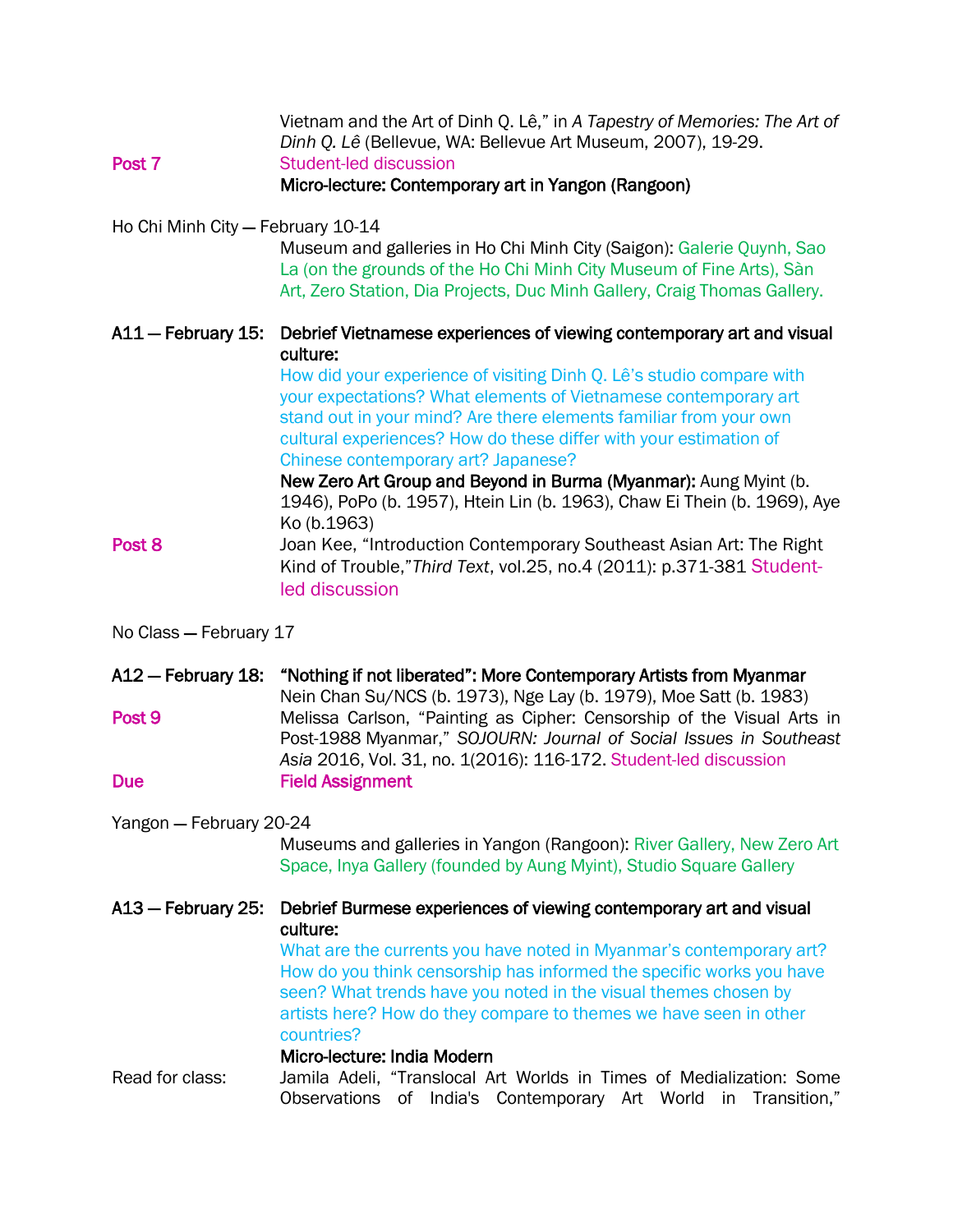### *Internationales Asienforum* vol. 42, nos. 3-4 (2011): 257-77. **Post 10** Student-led discussion

### A14 — February 27: The "transgressive Artist-Citizen" in India Nalini Malani, Navjot Altaf, Subodh Gupta, Sharmila Samant, Jitish Kallat Read for class: Geeta Kapur, "subTerrain: Artworks in the Cityfold," *Third Text* (May 2007) vol. 21(3): 277-296. Post 11 Student-led discussion

## Cochin (Kochi) — March 1--6

Museums and galleries in Kochi: Kerala Museum, Kashi Gallery, David Hall, Pepper House, Moidu's Heritage, Chaithanya Art Gallery, Gallery OED. Also the Kochi-Muziris Biennial will be happening while we are there!

# A15 — March 7: Debrief Indian experiences of viewing contemporary art and visual culture:

 Can you see aspects of contemporary art in India that may have resulted from the globalization of art markets in recent years? What characteristics of contemporary Indian art stand out for you? (If you were able to visit the Biennale) What similarities and contrasts do you note between contemporary Indian art and work from other countries? What comparison can you make between art here and in other countries we have visited?

# A16 — March 10: Introducing South African Art: Recipe for Resistance

Read for class: John Picton, "Intersections," in *Cross-currents: Contemporary Art Practice in South Africa* (Somerset, UK: Atkinson Gallery, 2000), 6-11.

Mauritius — March 12

| $A17 - March 13$ : | The Resistance Art of Apartheid: Art of Protest:                   |  |
|--------------------|--------------------------------------------------------------------|--|
|                    | Sue Williamson, Paul Stopforth, William Kentridge                  |  |
| Watch for class:   | Art from the Ashes (2005), approx. 50 min.                         |  |
| Read for class:    | Mark D'Amato, "Beyond the Trauma: The Transition of the Resistance |  |
|                    | Aesthetic in Contemporary South African Art," in Liberated Voices: |  |
|                    | Contemporary Art in South Africa (New York: The Museum for African |  |
|                    | Art, 1999), 43-49.                                                 |  |
| <b>Post 12</b>     | Student-led discussion                                             |  |

No Class — March 15

B18 — March 16: Grappling with Post-Apartheid Politics: The Art of Blessing Ngobeni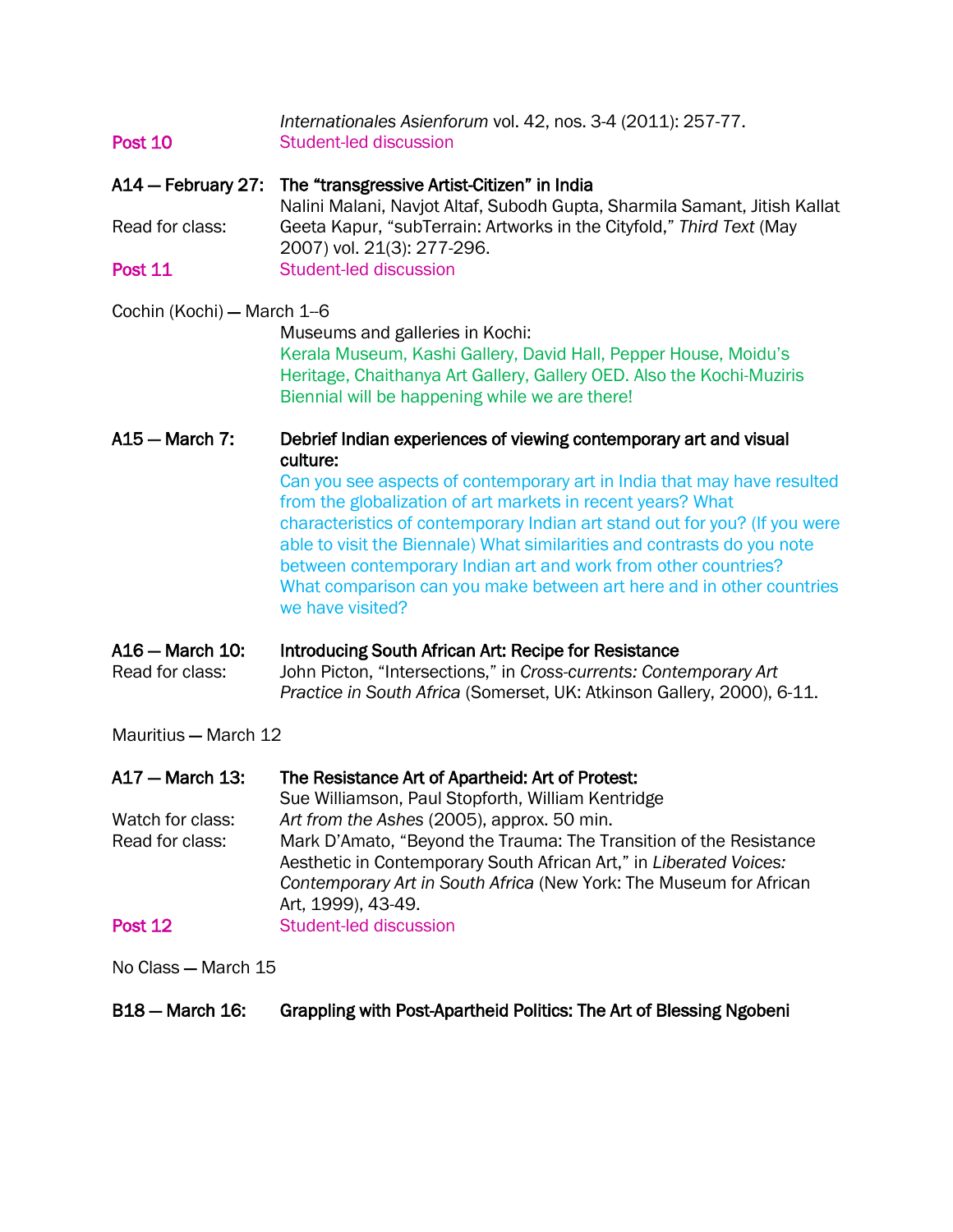| Read for class:                                                             | Khanyo Olkethu Mjamba, "Graffiti and Comic Collage Artist Blessing<br>Ngobeni Confronts the Apathy of South Africa's Elected Officials," Okay<br>Africa.com (7/30/15 article)<br>http://www.okayafrica.com/news/blessing-ngobeni-as-if-you-care-cape-<br>town-gallery-momo/#slide1                                                                                                                                               |
|-----------------------------------------------------------------------------|----------------------------------------------------------------------------------------------------------------------------------------------------------------------------------------------------------------------------------------------------------------------------------------------------------------------------------------------------------------------------------------------------------------------------------|
| Watch for class:                                                            | Art Africa, Blessing Ngobeni speaks to ART AFRICA magazine about his<br>Art practice (February 2016),<br>https://www.youtube.com/watch?v=Ad1TKRa1szM<br>Promotional Video for FNB Joburg Art Fair 2013<br>https://www.youtube.com/watch?v=0Fv9jGMF3eE<br>Micro-lecture: Ghanaian Contemporary Art                                                                                                                                |
| <b>Due</b>                                                                  | Notes on intended structure of Final Comparative Essay: which artists<br>will you be discussing?                                                                                                                                                                                                                                                                                                                                 |
| Cape Town - March 19-24                                                     | Museums and galleries in Cape Town:<br>Goodman Gallery, Gallery MOMO (in Johannesburg and Cape Town),<br>WHATIFTHEWORLD, SMAC (The Stellenbosch Modern and<br><b>Contemporary Art Gallery)</b>                                                                                                                                                                                                                                   |
| $A19 - March 18$ :                                                          | Debrief South African experiences of viewing contemporary art and<br>visual culture:<br>Given our study of the phases of resistance and post-resistance art in<br>South Africa, what trends did you find most prevalent on your visit?<br>How are political issues dealt with in South African art compared with art<br>in Myanmar? How do media (materials) used here compare with those<br>of other countries we have visited? |
| Read for class:                                                             | Ariela Gittlen, "As Collectors Look to African Art, Accra Emerges as a<br>Creative Hub," Artsy (June 20, 2016)<br>Micro-lecture: Ghanaian Contemporary Art                                                                                                                                                                                                                                                                       |
| A20 - March 26:<br>Read for class:                                          | <b>Ghanaian Contemporary Art</b><br>Abade Glover, Serge Attukwei Clottey, Ibrahim Mahama, Zohra Opuku<br>Mariaclaudia Cristofano, "Signwriters in Ghana–from Handmade to<br>Digital," Critical Interventions, vol. 8. No. 3 (September 2014): 304-30.                                                                                                                                                                            |
| <b>Post 13</b>                                                              | Student-led discussion                                                                                                                                                                                                                                                                                                                                                                                                           |
| $A21 - March 28$ :<br>Watch for class:<br>Read for class:<br><b>Post 14</b> | <b>El Anatsui</b><br>Art 21 (PBS), El Anatsui, 10 min.<br>Lucas B. Wilson, "El Anatsui and Inequality in Our Time," in Amanda<br>Gilvin X and John R. Stomberg, eds. El Anatsui: New Worlds (South<br>Hadley, MA: Mount Holyoke College Art Museum, 2015), 87-97.<br>Student-led discussion                                                                                                                                      |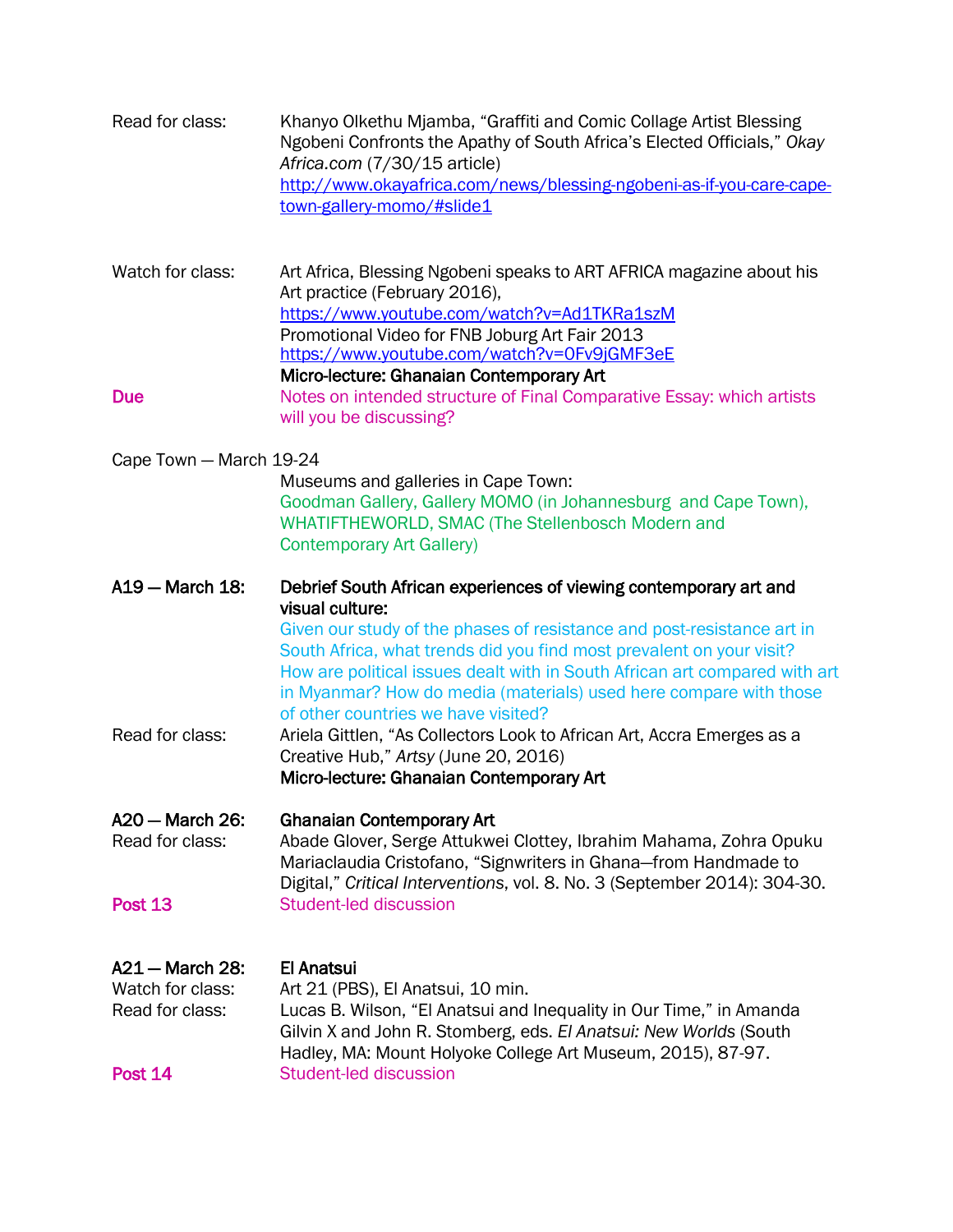No Class — March 29

Tema — March 31-April 3

Museums and galleries in Accra: Artists Alliance Gallery (est. by Abade Glover), Nubuke Foundation, Gallery 1957, Kane Kwei Coffin Workshop (in Teshie), The Loom, Tiga African Art Consultancy, ACCRA [dot] ALT

A22 — April 4: Debrief Ghanaian experiences of viewing contemporary art and visual culture: What thematic elements does Ghanaian art share with other countries we have visited? What are some of specific characteristics of Ghanaian contemporary art that you noted? How does Ghanaian contemporary art differ from that in South Africa, which has a fraught modern history, compared with Ghana's dark historical presence as a depot of the slave trade? Do these histories have an impact on contemporary work, in your estimation?

A23 — April 6: Contemporary Art Initiative in Casablanca: La Source du Lion Read for class: Katarzyna Pieprzak, "Art in the Streets: Modern Art, Museum Practice and the Urban Environment in Contemporary Morocco," *Middle East Studies Association Bulletin*vol. 42, no. 1/2 (Summer/Winter 2008): 48- 54.

### Post 15

### A24 — April 8: Contemporary Art in Marrakech

Read for class: Tara Stevens, "Funky old medina: A new wave of artists is tapping into Marrakech's rich artisanal heritage, bringing a contemporary vibe to the city's most historic neighborhood," *The Guardian* (November 16, 2013), 2.

Study Day — April 10

## Casablanca — April 11- 14

Museums and galleries in Casablanca: L'Atelier 21, Villa Des Arts Museums and galleries in Marrakech: Galerie Rê, Marrakech Museum of Photography and Visual Arts, DarBellarg, Galerie 127, Jardin Majorelle

# A25 Finals — April 15: Debrief Moroccan experiences of viewing contemporary art and visual culture:

What differences do you note in your contemporary art viewing experiences in Morocco? What different influences do you note here compared to your experiences in Ghana? What are some shared and different artistic characteristics between Morocco and other countries we have visited? Closing considerations

Due: Submit final comparative essay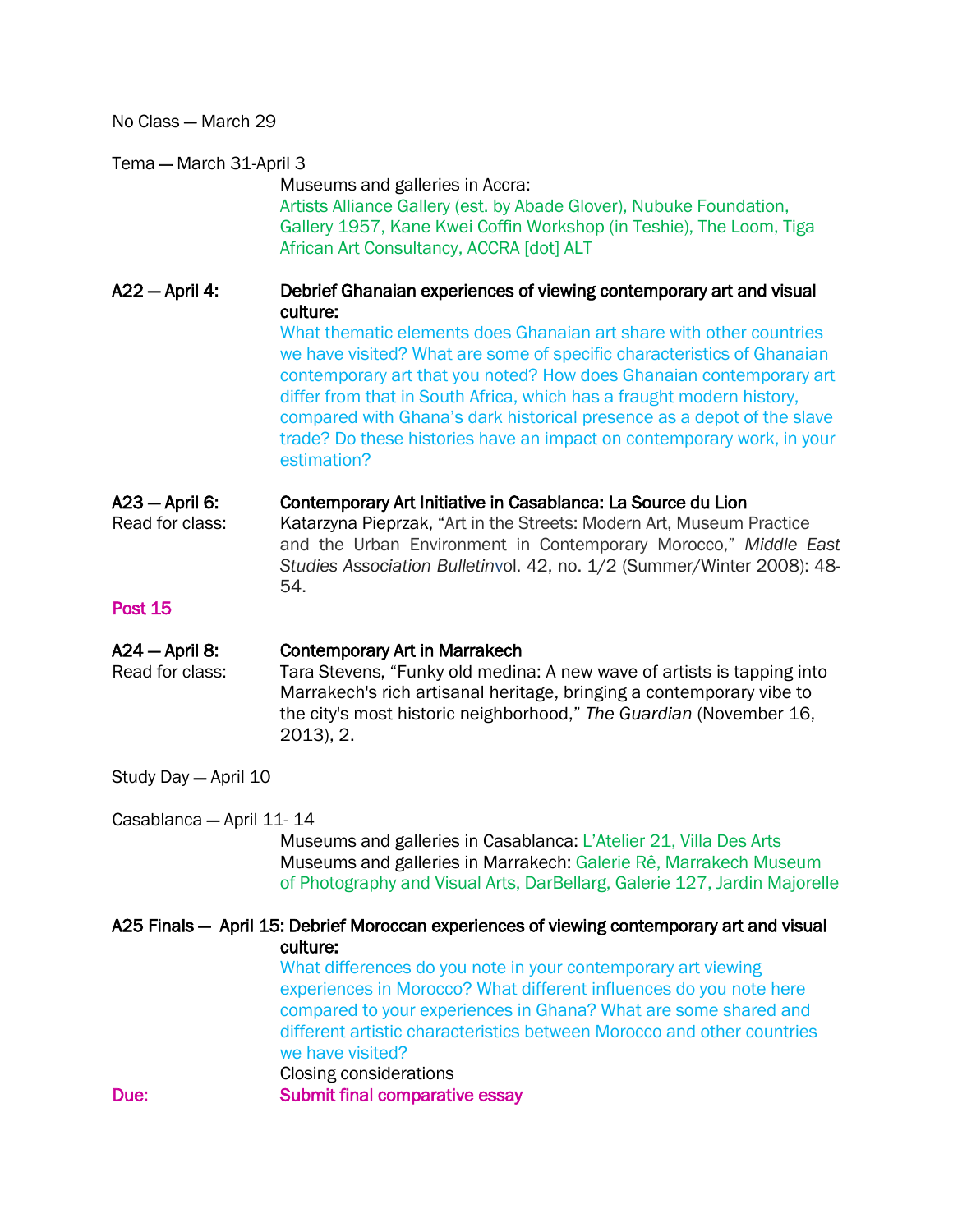## FIELD WORK

Semester at Sea field experiences allow for an unparalleled opportunity to compare, contrast, and synthesize the different cultures and countries encountered over the course of the voyage. In addition to the one field class, students will complete independent field assignments that span multiple countries.

Field Class attendance is mandatory for all students enrolled in this course. Do not book individual travel plans or a Semester at Sea sponsored trip on the day of your field class. Field Classes constitute at least 20% of the contact hours for each course.

## Field Class and Assignment

The Field Class for this course will take place on Saturday, 11 February in Ho Chi Minh City, Viet Nam.

## Contemporary Art as a Tool of Social Change

While we are in Ho Chi Minh City, we will have a chance to meet contemporary Vietnamese artist Dinh Q. Lê, who will show us around his studio and meet with us to discuss what it means to be an artist in Vietnam today. Dinh's work crosses boundaries between fine art and applied art, and brings a strong Vietnamese perspective to issues revolving around war, in particular the Vietnam War, and other expressions of hegemonic power.

Your paper for this field class will be a reflection on how Dinh uses his work as a medium for political and social change, and how his methods are similar to and different from other tools for change with which you are familiar from other facets of your life, either from historical study or personal experience (5pp/approximately 1000 words).

## Independent Field Assignments

As you visit other ports, there is an expectation that you will consider the practice of contemporary art in those locations: how does art relate to its contemporary setting or not? Is it being used as a tool for social and political change? This contemplation—and visual recordkeeping—will inform your final comparative essay for the class.

## METHODS OF EVALUATION / GRADING SCALE

The following Grading Scale is utilized for student evaluation. Pass/Fail is not an option for Semester at Sea coursework. Note that C-, D+ and D- grades are also not assigned on Semester at Sea in accordance with the grading system at Colorado State University (the SAS partner institution).

Pluses and minuses are awarded as follows on a 100% scale:

Excellent Good Satisfactory/Poor Failing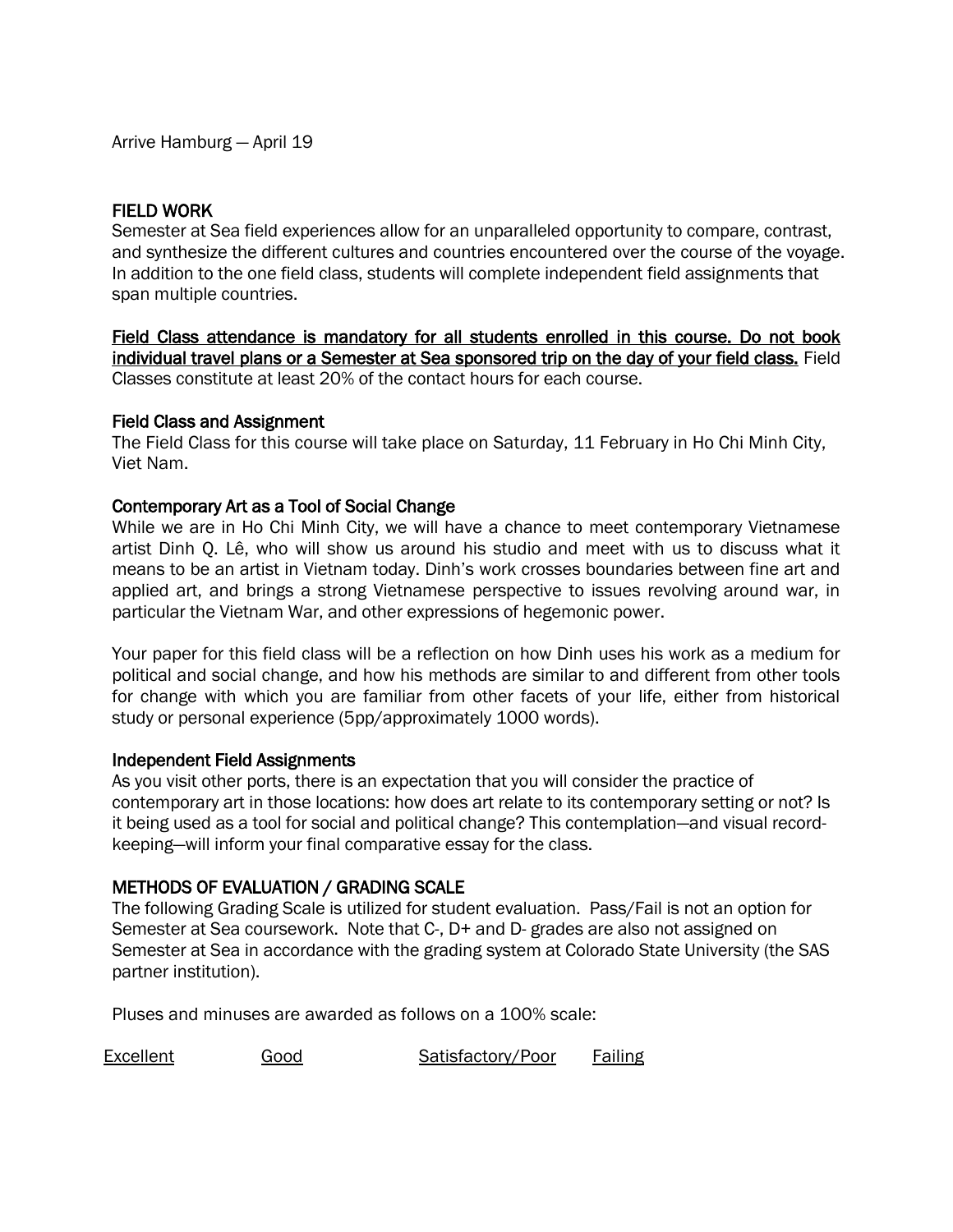| 97-100%: A+ | 87-89%: B+ | 77-79%: C+ |
|-------------|------------|------------|
| 94-96%: A   | 84-86%: B  | 70-76%: C  |
| 90-93%: A-  | 80-83%: B- | 60-69%: D  |

## ATTENDANCE/ENGAGEMENT IN THE ACADEMIC PROGRAM

Attendance in all Semester at Sea classes is mandatory, but it is at the instructor's discretion to assign a grade to the participation and attendance requirement. Remember to include information concerning the evaluation of Field Assignments and the Field Classes, which must constitute at least 20% of the total grade in a course.

Less than 60%: F

Students must inform their instructors prior to any unanticipated absence and take the initiative to make up missed work in a timely fashion. Instructors must make reasonable efforts to enable students to make up work which must be accomplished under the instructor's supervision (e.g., examinations, laboratories). In the event of a conflict in regard to this policy, individuals may appeal using established CSU procedures.

## LEARNING ACCOMMODATIONS

Semester at Sea provides academic accommodations for students with diagnosed learning disabilities, in accordance with ADA guidelines. Students who will need accommodations in a class, should contact ISE to discuss their individual needs. Any accommodation must be discussed in a timely manner prior to implementation. A memo from the student's home institution verifying the accommodations received on their home campus is required before any accommodation is provided on the ship. Students must submit this verification of accommodations pre-voyage as soon as possible, but no later than November19, 2016 to [academic@isevoyages.org.](mailto:academic@isevoyages.org)

#### STUDENT CONDUCT CODE

The foundation of a university is truth and knowledge, each of which relies in a fundamental manner upon academic integrity and is diminished significantly by academic misconduct. Academic integrity is conceptualized as doing and taking credit for one's own work. A pervasive attitude promoting academic integrity enhances the sense of community and adds value to the educational process. All within the University are affected by the cooperative commitment to academic integrity. All Semester at Sea courses adhere to this Academic Integrity Policy and Student Conduct Code.

Depending on the nature of the assignment or exam, the faculty member may require a written declaration of the following honor pledge: "I have not given, received, or used any unauthorized assistance on this exam/assignment."

## RESERVE BOOKS AND FILMS FOR THE LIBRARY (in order of appearance in syllabus)

AUTHOR: Heartney, Eleanor TITLE: Art and Today Publisher: Phaidon Press ISBN#: 9780714845142 DATE/EDITION: 2013/2nd edition AUTHOR: Fraser, Karen M. TITLE: Photography and Japan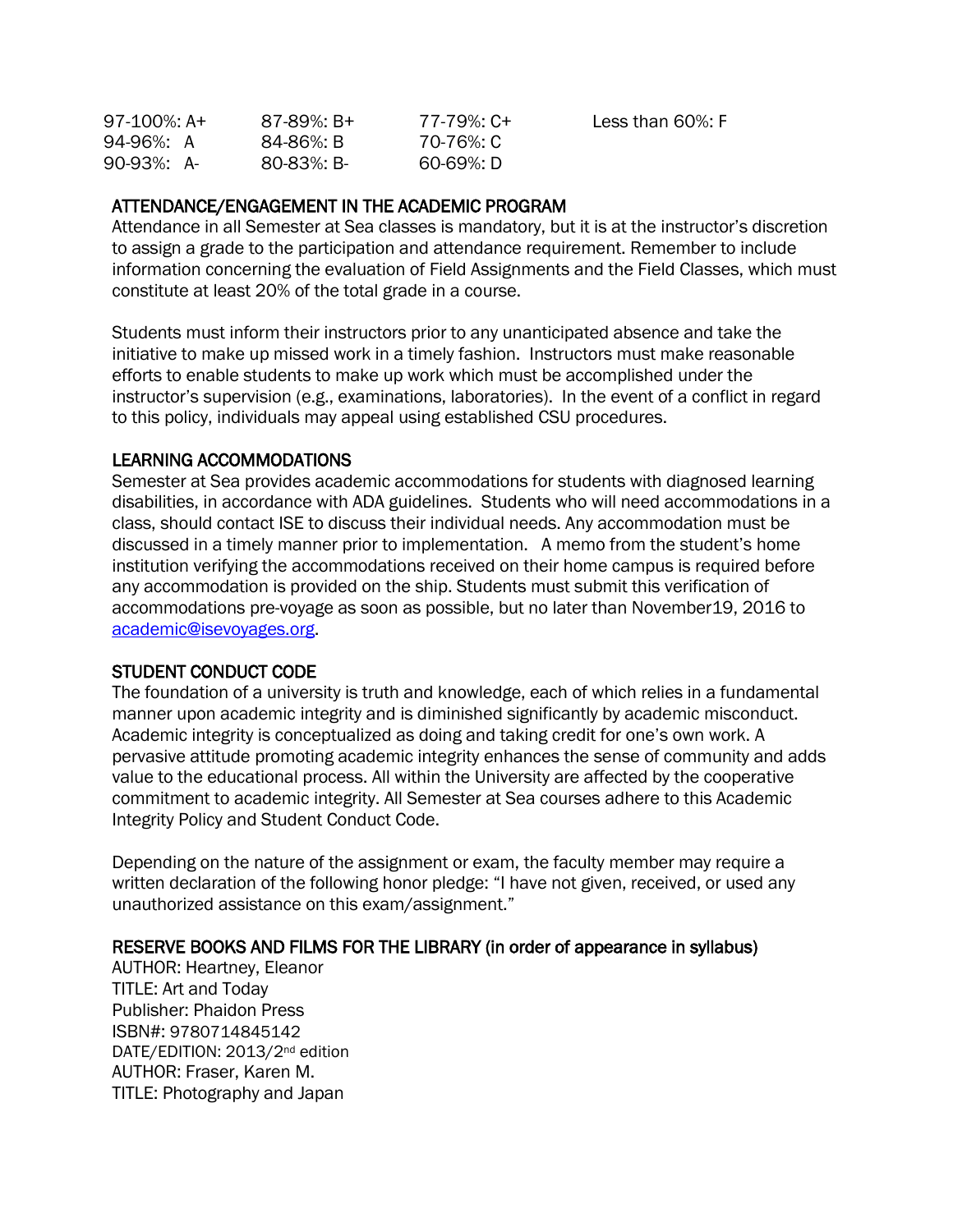PUBLISHER: Reaktion Books ISBN #: 9781861897978 DATE/EDITION: 2011

AUTHOR: Murakami, Takashi, ed. TITLE: *Little Boy: The Arts of Japan's Exploding Subculture* PUBLISHER: Japan Society/Yale ISBN #: 10: 0300102852 DATE/EDITION: 2005

AUTHOR: Elliot, David, ed. TITLE: *Bye Bye Kitty!: Between Heaven and Hell in Contemporary Japanese Art* PUBLISHER: Japan Society ISBN #: 9780300166903 DATE/EDITION: 2011

AUTHOR: Bellevue Art Museum TITLE: *A Tapestry of Memories: The Art of Dinh Q. Lê* PUBLISHER: Bellevue Art Museum ISBN #0942342151 DATE/EDITION: 2007

AUTHOR: Picton, John TITLE: *Cross-currents: Contemporary Art Practice in South Africa*  PUBLISHER: Atkinson Gallery OCLC# 46928157

AUTHOR: Museum for African Art TITLE: *Liberated Voices: Contemporary Art in South Africa* PUBLISHER: The Museum for African Art ISBN# 10: 3791321951

AUTHOR: GIlvin, Amanda, and John R Stomberg, eds. TITLE: *El Anatsui: New Worlds*  PUBLISHER: Mount Holyoke College Art Museum ISBN#: 9780989083515 DATE/EDITION: 2015

#### ELECTRONIC COURSE MATERIALS Articles (in order of appearance in syllabus):

Alice Tseng, "Kuroda Seiki's *Morning Toilette* on Exhibition in Modern Kyoto," *Art Bulletin* (vol. 90, no. 3), 2008: 417-440.

Ming Tiampo, "'Create what has never been done before!': Historicizing Gutai Discourses of Originality," *Third Text* vol. 21, no. 6 (November 2007): 689-706.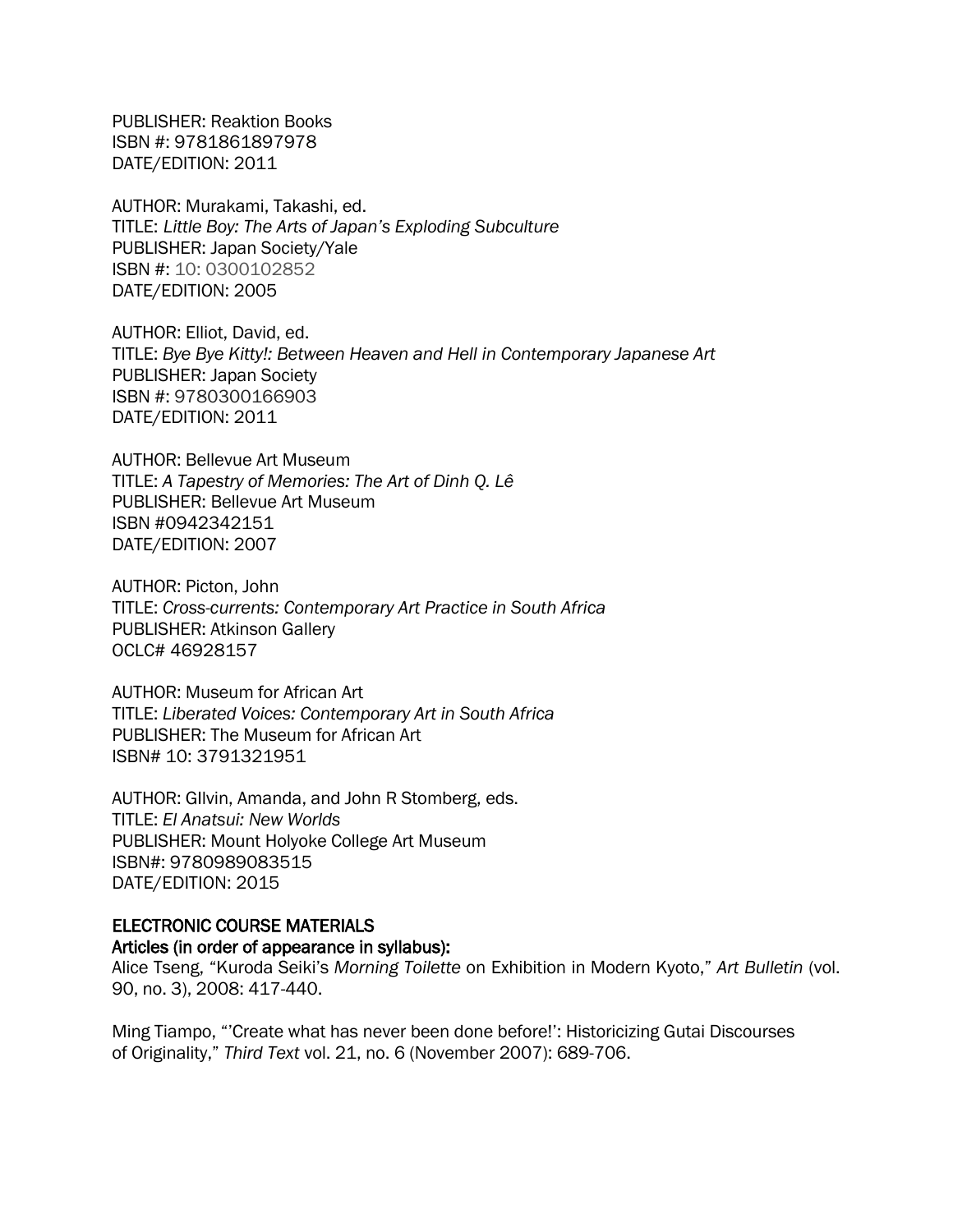Joan Kee, "Introduction Contemporary Southeast Asian Art: The Right Kind of Trouble," *Third Text*, Vol.25(4) (2011):371-381.

Melissa Carlson, "Painting as Cipher: Censorship of the Visual Arts in Post-1988 Myanmar," *SOJOURN: Journal of Social Issues in Southeast Asia* 2016, Vol. 31, no. 1(2016): 116-172.

Jamila Adeli, "Translocal Art Worlds in Times of Medialization: Some Observations of India's Contemporary Art World in Transition," *Internationales Asienforum* vol. 42, nos. 3-4 (2011): 257-77.

Geeta Kapur, "subTerrain: Artworks in the CItyfold," *Third Text* (May 2007) vol. 21(3): 277- 296.

Khanyo Olkethu Mjamba, "Graffiti and Comic Collage Artist Blessing Ngobeni Confronts the Apathy of South Africa's Elected Officials," *Okay Africa.com* (7/30/15 article) [http://www.okayafrica.com/news/blessing-ngobeni-as-if-you-care-cape-town-gallery](http://www.okayafrica.com/news/blessing-ngobeni-as-if-you-care-cape-town-gallery%20momo/#slide1)  [momo/#slide1](http://www.okayafrica.com/news/blessing-ngobeni-as-if-you-care-cape-town-gallery%20momo/#slide1)

Ariela Gittlen, "As Collectors Look to African Art, Accra Emerges as a Creative Hub," *Artsy* (June 20, 2016)

[https://www.artsy.net/article/artsy-editorial-ghana-s-capital-is-undergoing-an-artistic](https://www.artsy.net/article/artsy-editorial-ghana-s-capital-is-undergoing-an-artistic-renaissance)[renaissance](https://www.artsy.net/article/artsy-editorial-ghana-s-capital-is-undergoing-an-artistic-renaissance)

Mariaclaudia Cristofano, "Signwriters in Ghana—from Handmade to Digital," *Critical Interventions*, vol. 8. No. 3 (September 2014): 304-30.

Katarzyna Pieprzak, "Art in the Streets: Modern Art, Museum Practice and the Urban Environment in Contemporary Morocco," *Middle East Studies Association Bulletin* vol. 42, no. 1/2 (Summer/Winter 2008): 48-54.

Tara Stevens, "Funky old medina: A new wave of artists is tapping into Marrakech's rich artisanal heritage, bringing a contemporary vibe to the city's most historic neighborhood," *The Guardian* (November 16, 2013), 2.

## ADDITIONAL RESOURCES

## Videos (in order of appearance):

"Murakami at the Brooklyn Museum," *New York Times Video*, April 5, 2008, 5 min. [http://www.nytimes.com/video/arts/1194817116310/murakami-at-the brooklyn](http://www.nytimes.com/video/arts/1194817116310/murakami-at-the%20brooklyn-museum.html)[museum.html](http://www.nytimes.com/video/arts/1194817116310/murakami-at-the%20brooklyn-museum.html)

"Garden of Unearthly Delights" exhibition (Japan Society, 2014), 10 min <https://www.youtube.com/watch?v=UENKjygugpg>

Alison Klayman, *Ai Wei Wei: Never Sorry* (2012), 91 min

Danh Vo: We the People (SMK TV, 2013), 4 min. <https://www.youtube.com/watch?v=8glrGJxpo9A>